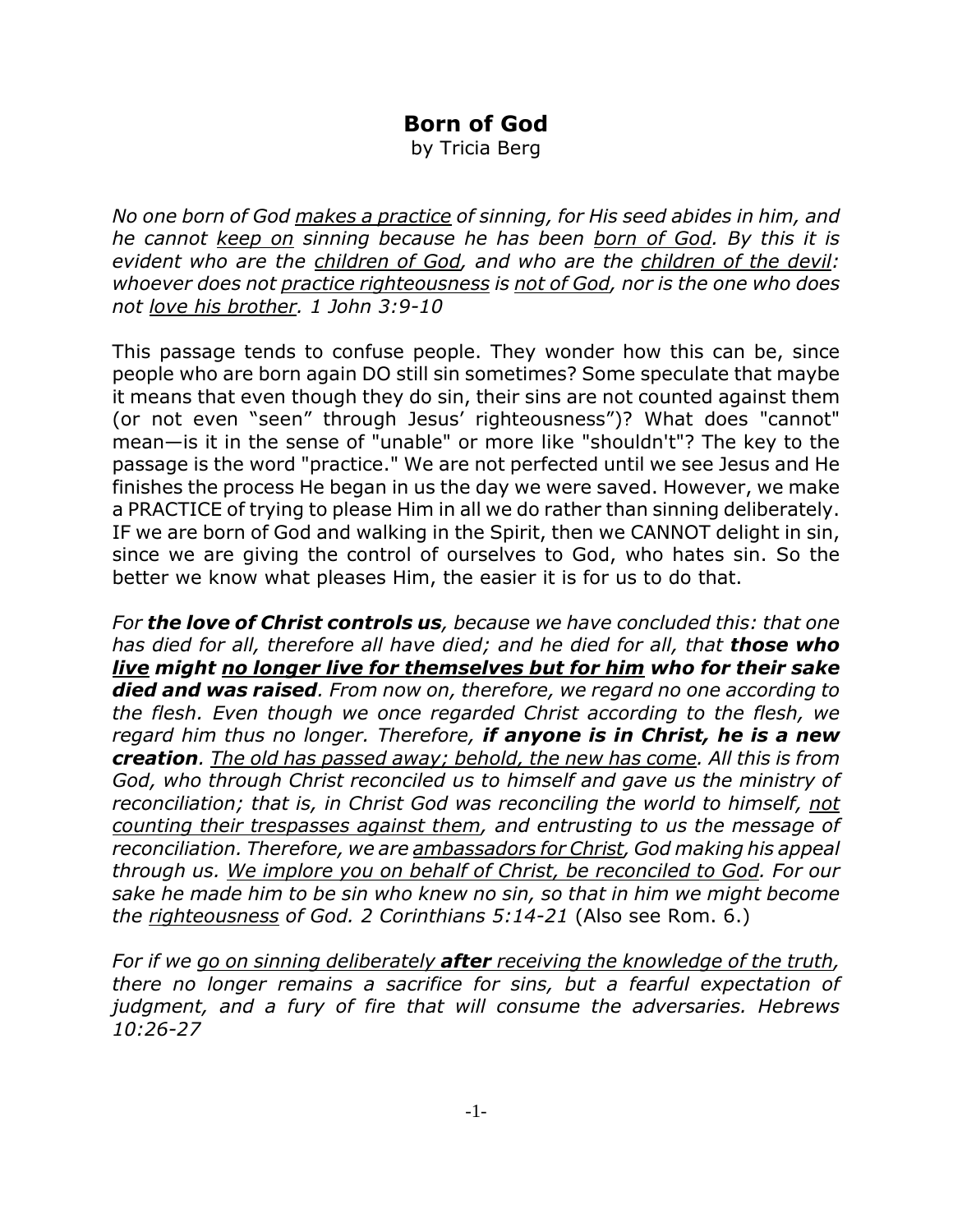God cares whether we or not practice righteousness (which is obeying, as the opposite is unrighteousness, which is lawlessness, which is sin - 1John 3:1-10). If we live for the devil and prefer the wicked, deceptive ways of the world over the truth and goodness of the Bible, then God says that's who we "belong" to. (John 8:44, 1John 2:15-17, John 15:18-19, Isa. 5:20-21) We believers love what our Father loves and walk in obedience to Him. (1John 3:1, 10) He hasn't left us alone to try to do this, since it would be impossible with our sinful nature. He has given us His Spirit. (Rom. 8:7-9, Titus 2:11-15, 1John 3:24, Gal. 5:13-25)

*For God has not called us for impurity, but in holiness. Therefore whoever disregards this, disregards not man but God, who gives his Holy Spirit to you. 1 Thessalonians 4:7-8*

*Strive for peace with everyone, and for the holiness without which no one will see the Lord. Hebrews 12:14*

*As obedient children, do not be conformed to the passions of your former ignorance, but as he who called you is holy, you also be holy in all your conduct, since it is written, "You shall be holy, for I am holy." 1 Peter 1:14-16*

*For your obedience is known to all, so that I rejoice over you, but I want you to be wise as to what is good and innocent as to what is evil. Romans 16:19*

*His divine power has granted to us all things that pertain to life and godliness, through the knowledge of him who called us to his own glory and excellence, by which he has granted to us his precious and very great promises, so that through them you may become partakers of the divine nature, having escaped from the corruption that is in the world because of sinful desire. For this very reason, make every effort to supplement your faith with virtue, and virtue with knowledge, and knowledge with self-control, and self-control with steadfastness, and steadfastness with godliness, and godliness with brotherly affection, and brotherly affection with love. For if these qualities are yours and are increasing, they keep you from being ineffective or unfruitful in the knowledge of our Lord Jesus Christ. For whoever lacks these qualities is so nearsighted that he is blind, having forgotten that he was cleansed from his former sins. Therefore, brothers, be all the more diligent to confirm your calling and election, for if you practice these qualities you will never fall. For in this way there will be richly provided for you an entrance into the eternal kingdom of our Lord and Savior Jesus Christ. Therefore I intend always to remind you of these qualities, though you know them and are established in the truth that you have. 2 Peter 1:3-12*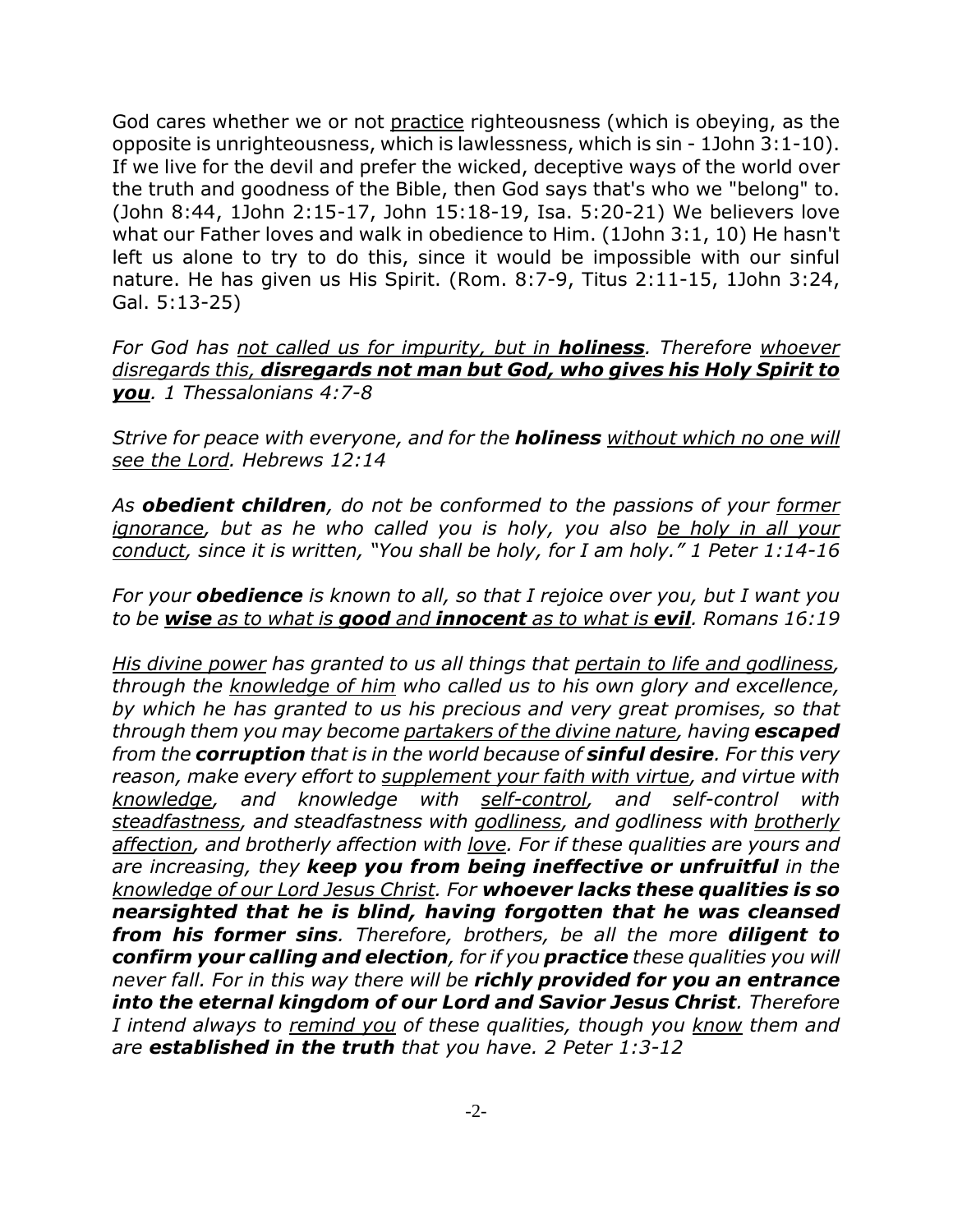How can someone say they have escaped the corruption of sinful desire (as Peter says above) if they are still enslaved to it? (John 8:34-36, 2Pet. 2:19) If a person is "cured" of their addiction to a substance, but they still "can't live without it," would anyone believe they had really been cured? No. The evidence that they have been cured is that they no longer "need" it anymore-they are no longer controlled by it. They may have moments of weakness of being tempted to go back to it, but (if they are wise) they rely on God for strength to overcome. (1Cor. 10:12-13, 1Pet. 5:7-9, Eph. 6:10-20, Heb. 12:1-4, Prov. 3:7- 8)

*What then? Are we to sin because we are not under law but under grace? By no means! Do you not know that if you present yourselves to anyone as obedient slaves, you are slaves of the one whom you obey, either of sin, which leads to death, or of obedience, which leads to righteousness? But thanks be to God, that you who were once slaves of sin have become obedient from the heart to the standard of teaching to which you were committed, and, having been set free from sin, have become slaves of righteousness. I am speaking in human terms, because of your natural limitations. For just as you once presented your members as slaves to impurity and to lawlessness leading to more lawlessness, so now present your members as slaves to righteousness leading to sanctification. Romans 6:15-19*

*For if you live according to the flesh you will die, but if by the Spirit you put to death the deeds of the body, you will live. For all who are led by the Spirit of God are sons of God. Romans 8:13-14*

It IS possible for us to resist and even quench Him—when we do that (and we all do at times), there will be no "fruit" of the Spirit. (1Thess. 5:19, Eph. 4:30- 5:12, Heb. 12:7-11, Psa. 111:10, Psa. 119:105, Jam. 3:13-4:10) If we said that our apple tree is fruitful, but it actually only has a few tiny apples that are sour and filled with worms, wouldn't people be confused? (Matt. 3:7-12, 7:15- 20, 12:33-37, Luke 6:43-49, 8:14, John 15:1-10) Someone who has died to their old, sinful self will have a noticeable change in their behavior—not all at once (2Pet. 1:8-11, Eph. 4:13, Col. 1:28, 4:12, Heb. 5:11-14), but over time the new life inside of them will become evident by their attitudes, words and actions ("fruit"). (Rom. 6:6-7, 2Cor. 12:20-13:2, Col. 3—the whole chapter is very edifying.)

*Likewise, my brothers, you also have died to the law through the body of Christ, so that you may belong to another, to him who has been raised from the dead, in order that we may bear fruit for God. For while we were living in the flesh, our sinful passions, aroused by the law, were at work in our members to*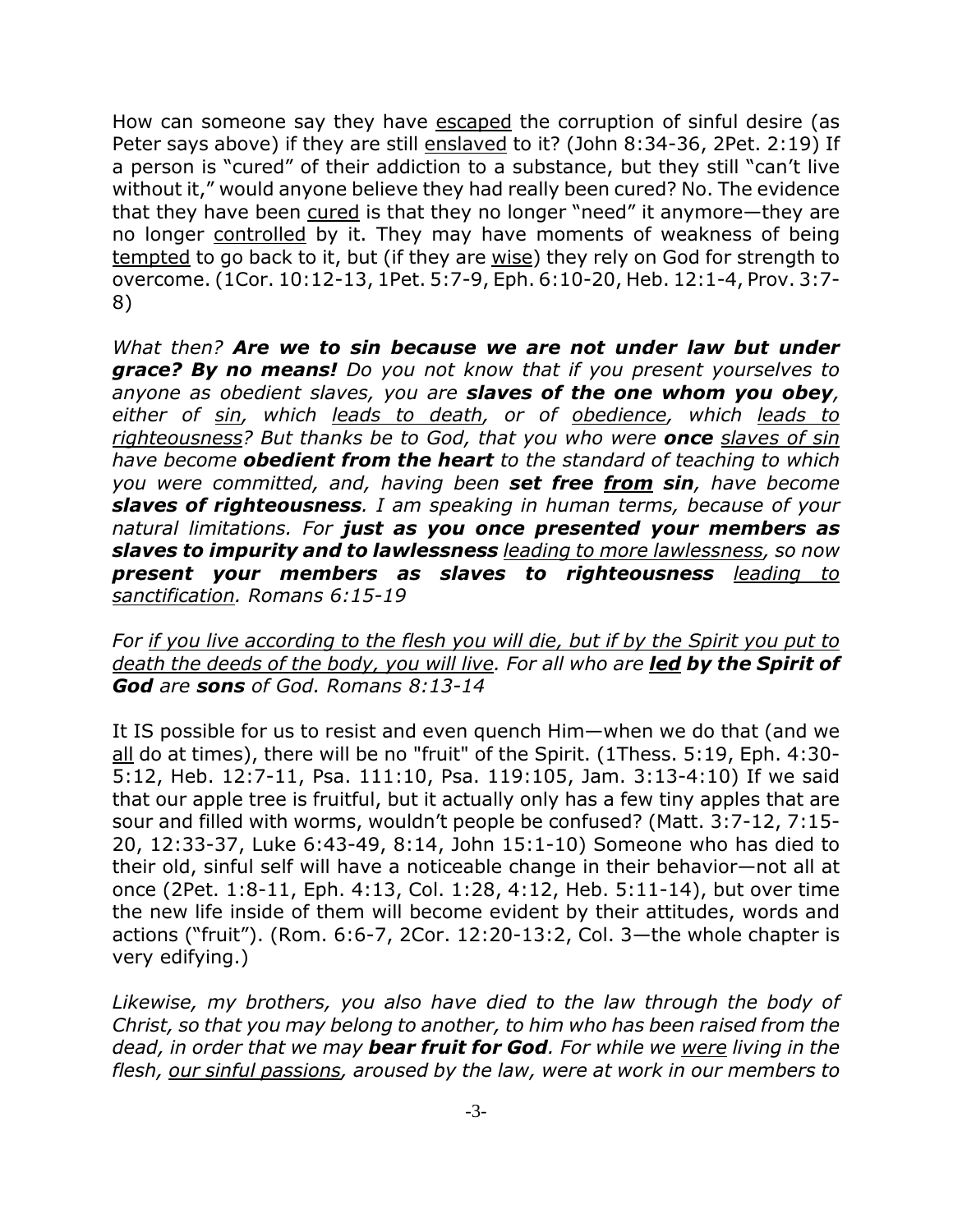*bear fruit for death. But now we are released from the law, having died to that which held us captive, so that we serve in the new way of the Spirit and not in the old way of the written code. Romans 7:4-6*

*And it is my prayer that your love may abound more and more, with knowledge and all discernment, so that you may approve what is excellent, and so be pure and blameless for the day of Christ, filled with the fruit of righteousness that comes through Jesus Christ, to the glory and praise of God. Philippians 1:9-11*

*And so, from the day we heard, we have not ceased to pray for you, asking that you may be filled with the knowledge of his will in all spiritual wisdom and understanding, so as to walk in a manner worthy of the Lord, fully pleasing to him, bearing fruit in every good work and increasing in the knowledge of God. May you be strengthened with all power, according to his glorious might, for all endurance and patience with joy, giving thanks to the Father, who has qualified you to share in the inheritance of the saints in light. Colossians 1:9-12*

*Therefore, my beloved, as you have always obeyed, so now, not only as in my presence but much more in my absence, work out your own salvation with fear and trembling, for it is God who works in you, both to will and to work for his good pleasure. Do all things without grumbling or disputing, that you may be blameless and innocent, children of God without blemish in the midst of a crooked and twisted generation, among whom you shine as lights in the world, holding fast to the word of life, so that in the day of Christ I may be proud that I did not run in vain or labor in vain. Philippians 2:12-16* (So much for the "moment of faith saves" and "no repentance required" lies that some are teaching these days. Also see Jam. 2:13-26, Jam. 1:21-26, Matt. 7:13-29)

Faith comes by hearing the word, and so does our knowledge of God. (Rom. 10:17, 15:14, Eph. 1:17, 4:13-14, Col. 1:9-11, 2Pet. 1:5-6) If we neglect our faith, we will lose sight of what it is to BE a Christian—to LIVE OUT our life IN Christ. We will be sickly Christians, both physically (1Cor. 11:30-32) and spiritually—our lamps may even run out of oil if we neglect them long enough and persistently enough. There will be no time to remedy that problem once the Bridegroom returns—better to wake up now and prepare. (Matt. 25:1-13)

*Wake up from your drunken stupor, as is right, and do not go on sinning. For some have no knowledge of God. I say this to your shame. 1 Corinthians 15:34*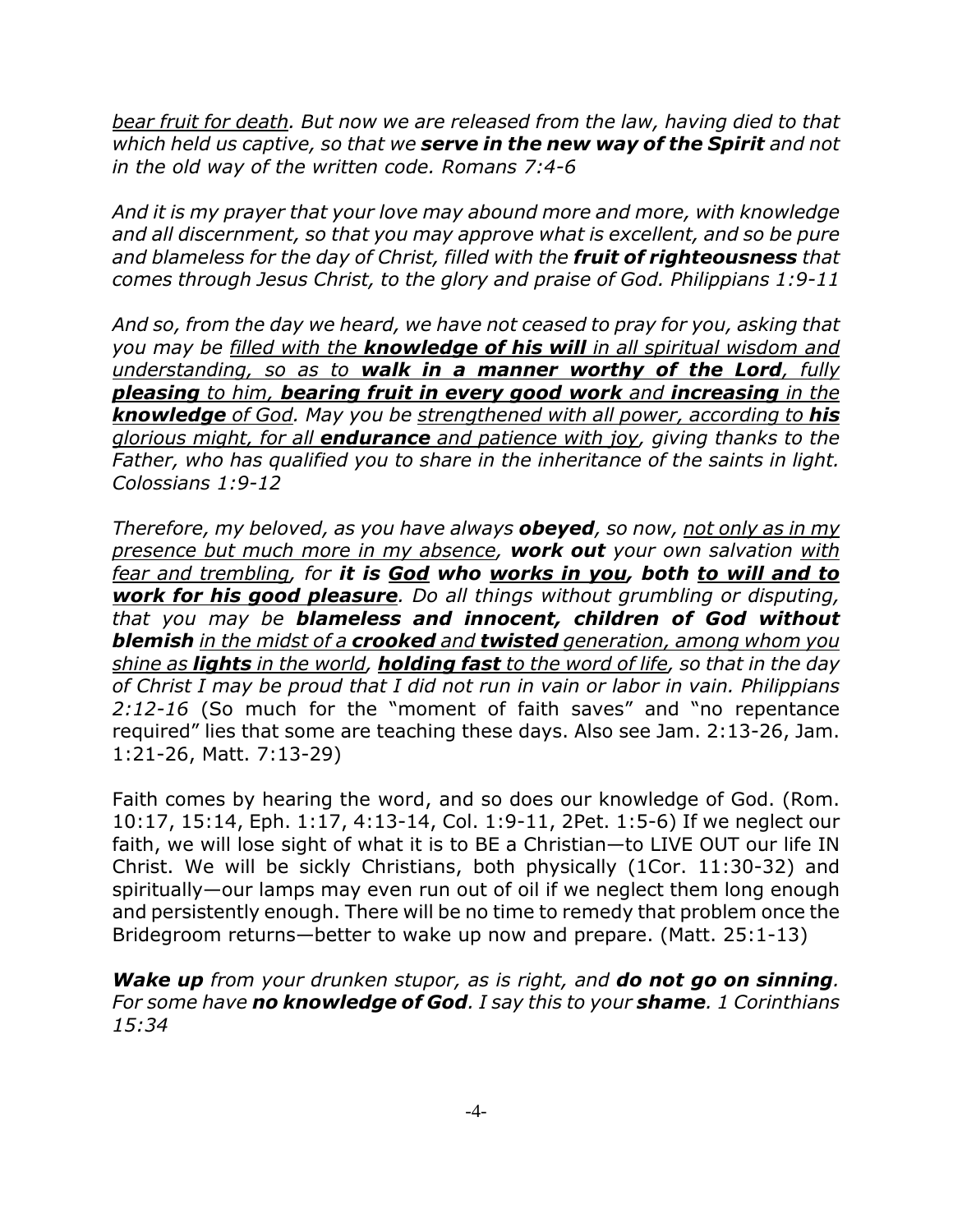*Take care, brothers, lest there be in any of you an evil, unbelieving heart, leading you to fall away from the living God. But exhort one another every day, as long as it is called "today," that none of you may be hardened by the deceitfulness of sin. For we have come to share in Christ, if indeed we hold our original confidence firm to the end. Hebrews 3:12-14*

We do not need to live in fear that we may have committed some sin without even realizing it, and that it won't be forgiven until we confess it. John says that attitude shows we don't understand the perfect love of God. (1John 4:13-21) That said, it doesn't mean that we should take our forgiveness lightly such that we don't even care about obeying Jesus. (John 14:15, John 15:8-10, Col. 2:6-7, Titus 2:11-15, 2Pet. 3:11-18, 1Thess. 4:6-8, Eph. 5:1-6) Our part is to abide in Him and His words, and HE does the rest. We YIELD to (walk in) the Spirit. He NEVER fails. (John 15:1-10, Mark 8:34-38, Luke 9:23-26, Matt. 19:25-30, Mark 10:26-31, Luke 18:27-30, Phil. 1:6) Just remember that He doesn't force anyone to believe OR to obey Him. We humble ourselves and accept the FREE gift of salvation, and we do the same when we obey out of love, gratitude and respect. (Jam. 4:4-10, 1Pet. 5:6-11)

*This is the message we have heard from him and proclaim to you, that God is light, and in him is no darkness at all. If we say we have fellowship with him while we walk in darkness, we lie and do not practice the truth. But if we walk in the light, as he is in the light, we have fellowship with one another, and the blood of Jesus his Son cleanses us from all sin. If we say we have no sin, we deceive ourselves, and the truth is not in us. If we confess our sins, he is faithful and just to forgive us our sins and to cleanse us from all unrighteousness. If we say we have not sinned, we make him a liar, and his word is not in us. 1 John 1:5-10 (He forgives us as many times* as we honestly repent and ask Him, just as He said we are to do for others. Matt. 18:15-17, 21-35)

People can get a pretty good picture by looking at our lives of whether we are IN Jesus or not (Matt. 5:15-16 - this light includes TRUTH; Eph. 4:15-16, John 14:6, 16-18). If we love all of the same things we did before we were saved (because we were "walking in darkness" - Eph. 4:18, 5:8, 11, Acts 26:18, John 3:18-21, 8:12, 12:35-36, 46, Matt. 6:22-23, 2Cor. 4:6, 6:14, 1Thess. 5:5, 2Pet. 1:16-21, 1John 2:11), then we should question how important our faith is to us, or if we are even IN the faith. (2Cor. 13:5) It's one thing to have a "heart for the lost" and another to be indistinguishable from them—one thing to live IN the world and another to be OF it. (2Cor. 6:14-7:1, Eph. 5:11-17, 1Corinthians 15:33, John 15:19, Jam. 4:4)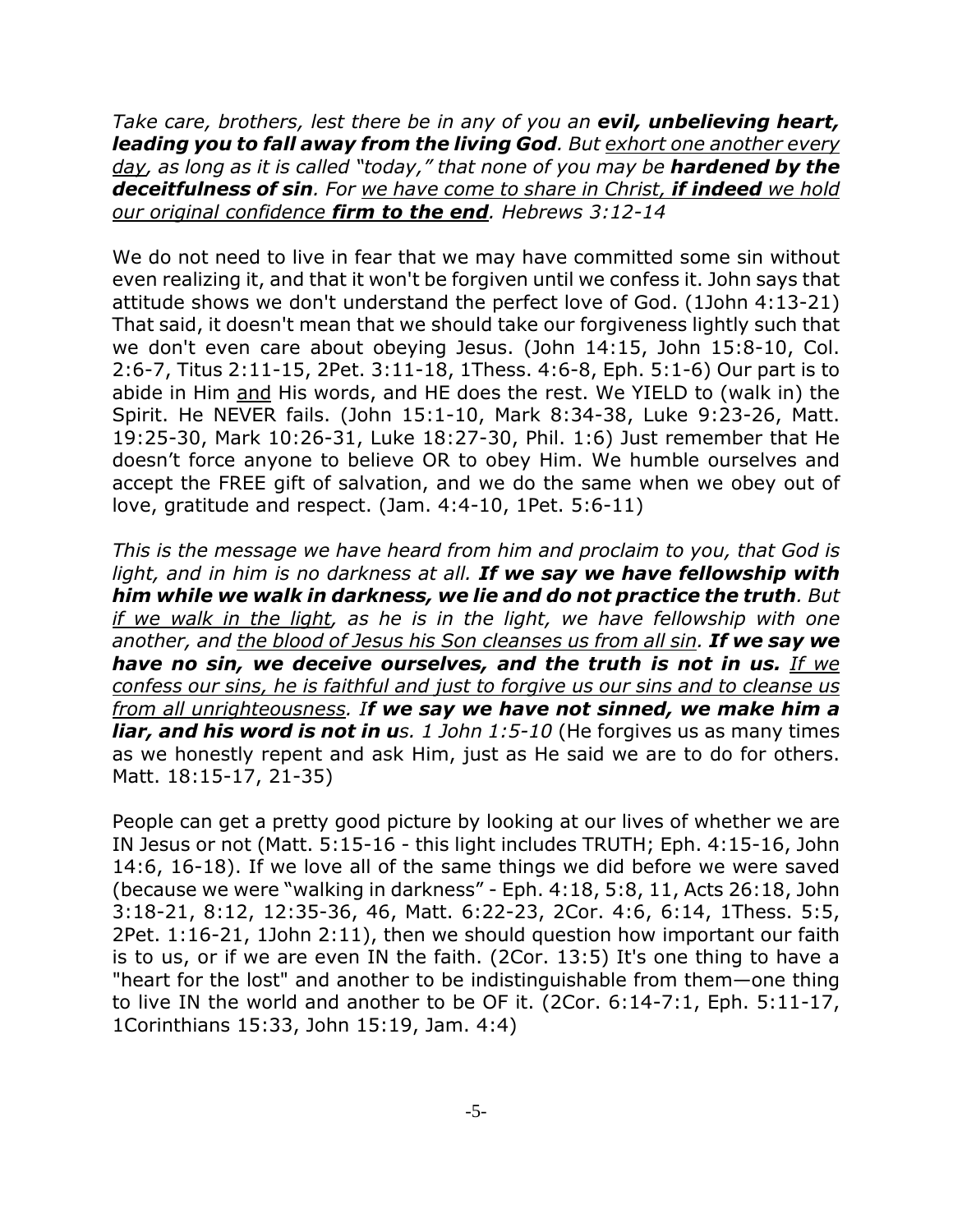*Remind them to be submissive to rulers and authorities, to be obedient, to be ready for every good work, to speak evil of no one, to avoid quarreling, to be gentle, and to show perfect courtesy toward all people. For we ourselves were once foolish, disobedient, led astray, slaves to various passions and pleasures, passing our days in malice and envy, hated by others and hating one another. But when the goodness and loving kindness of God our Savior appeared, he saved us, not because of works done by us in righteousness, but according to his own mercy, by the washing of regeneration and renewal of the Holy Spirit, whom he poured out on us richly through Jesus Christ our Savior, so that being justified by his grace we might become heirs according to the hope of eternal life. The saying is trustworthy, and I want you to insist on these things, so that those who have believed in God may be careful to devote themselves to good works. These things are excellent and profitable for people. Titus 3:1-8* (Also see Titus 3:14, Jude 1:16-23, Jam. 5:19-20, Gal. 6:1.)

*As you come to him, a living stone rejected by men but in the sight of God chosen and precious, you yourselves like living stones are being built up as a spiritual house, to be a holy priesthood, to offer spiritual sacrifices acceptable to God through Jesus Christ. 9 But you are a chosen race, a royal priesthood, a holy nation, a people for his own possession, that you may proclaim the excellencies of him who called you out of darkness into his marvelous light. Once you were not a people, but now you are God's people; once you had not received mercy, but now you have received mercy. Beloved, I urge you as sojourners and exiles to abstain from the passions of the flesh, which wage war against your soul. Keep your conduct among the Gentiles honorable, so that when they speak against you as evildoers, they may see your good deeds and glorify God on the day of visitation. 1 Peter 2:4-5, 9-12* (Also see Rev. 5:10, Rom. 12:1-2, Eph. 2:22, Mal. 3:16-4:3, Psa. 50:14- 23.)

As I said in my article "God's House," the "royal priesthood" referred to by Peter above is in the order of Melchizedek, of which our Lord Jesus, the Head of the Church, is High Priest—the only begotten Son of God, who is Master of His Father's House. (Heb. 3:5-6, 5:5-10, Col. 1:15-19) If an elder in the church is to be above reproach in running his own earthly household, how much more so do you think that Jesus expects to be obeyed by those in His Father's household in the kingdom of God? (1Tim. 3:4-5, Col. 3) We obey because we expect to receive the honor of being among the called, chosen and faithful who return WITH Jesus at the second coming (Rev. 17:14, 19:14, Rom. 8:18-19, Luke 20:34-36, 2Thess. 1:4-12, Rev. 2:10, 3:11, 2Tim. 4:7-8, Phil. 3:8-16, 1Cor. 9:24-27, Heb. 12:1-4)—not in an attempt to justify ourselves, but because we have been justified by Jesus' finished work and we seek His glory in ALL things.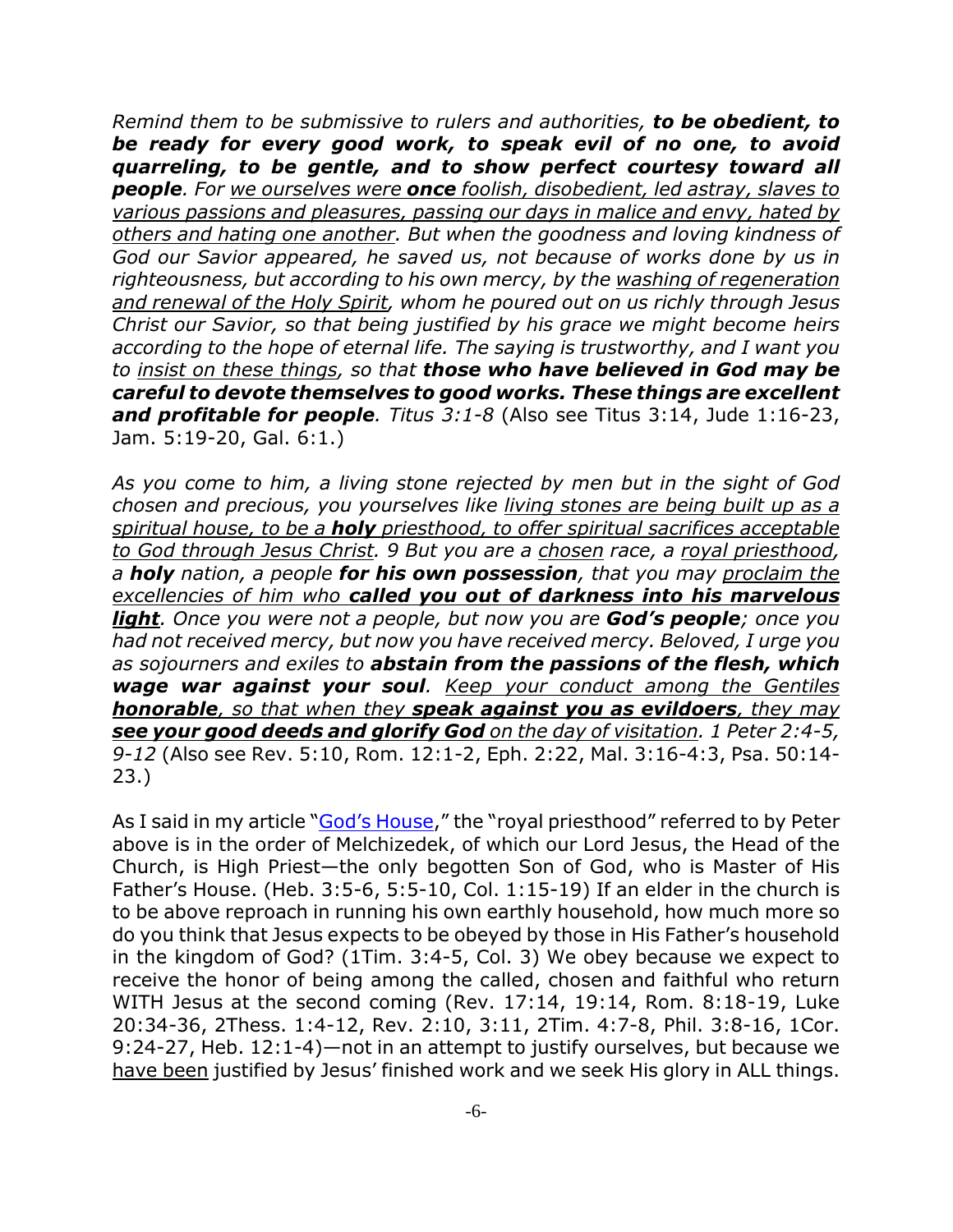(Gal. 2:16, Rom. 3:20-28, John 19:30, Rom. 2:7, 1Cor. 10:31, 15:35-58, 2Cor. 3:18, 4:17-18) Abraham was justified by faith, not by works—however, he showed by his obedience that he truly believed in his heart, not just with empty words. (Rom. 4:2, Heb. 11:17-19, Jam. 2:21-23, Rom. 10:8-10)

If we prefer the company of our "lost" friends and family to that of other believers, there is something wrong (except to the extent we are trying to be a light to them by showing them God's love). The world sees what it's like to be part of God's family by how we treat one another. (John 13:34-35, Gal. 5:13-15, 6:10, Psa. 37:25-26) We're not to let our earthly family lead us away from Him. "Brother" means fellow believer and follower of Christ. (Mark 3:31- 35) If there's a "contest," then Jesus is to win by default—the FIRST and GREATEST command is to love Him with all of our heart, soul, mind and strength (and the second is to love our neighbor as ourselves). (Matt. 10:34- 39, Mark 12:28-34, Rom. 13:8-14)

*Do not love the world or the things in the world. If anyone loves the world, the love of the Father is not in him. For all that is in the world—the desires of the flesh and the desires of the eyes and pride of life—is not from the Father but is from the world. And the world is passing away along with its desires, but whoever does the will of God abides forever. 1 John 2:15-17*

Believers are supposed to be willing to "take one for the team" by suffering for Jesus' sake, whether it's because people think we're ODD that we don't want to join them in sin, or they hate us for having unpopular VALUES (that define behaviors they find acceptable as being called SIN by God - John 7:7, 1John 3:12-13), or even if they threaten our lives because they hate Jesus. (Acts 6:10-15, 13:50, 14:2, 21:27-36) Many people who reject Him want to be their own "god," but remember, Satan tricked Eve into disobeying God by telling her she would be more like God (even though she was already made in His image, as are we, but we also have the sinful nature inherited from Adam). (Gen. 3, John 8:44, Rom. 5:12, Jam. 3:9-11) All who reject God or His ways have been deceived in some way, just as Eve was (and she then led Adam astray). (1Tim. 2:13-14, 2Cor. 4:3-11, 1Cor. 1:18-31, 2Tim. 3:13, Rom. 16:18-20, 1Tim. 6:3- 21, 2Pet. 2:14-22, Jude 1:16-19) We're supposed to remember that it's Jesus being persecuted, not really us. (Acts 9:1-6, 1Pet. 4:3-5, Matt. 5:10-12, John 15:18-21, 1John 3:13, 2Tim. 3:12, 1Pet. 2:20-24, Phil. 1:27-30, Heb. 13:12-15, Heb. 12:3-4—just read all of Hebrews 12.)

*Show yourself in all respects to be a model of good works, and in your teaching show integrity, dignity, and sound speech that cannot be condemned, so that an opponent may be put to shame, having nothing evil to say about us. Titus 2:7-8* (Also 1Pet. 2:12)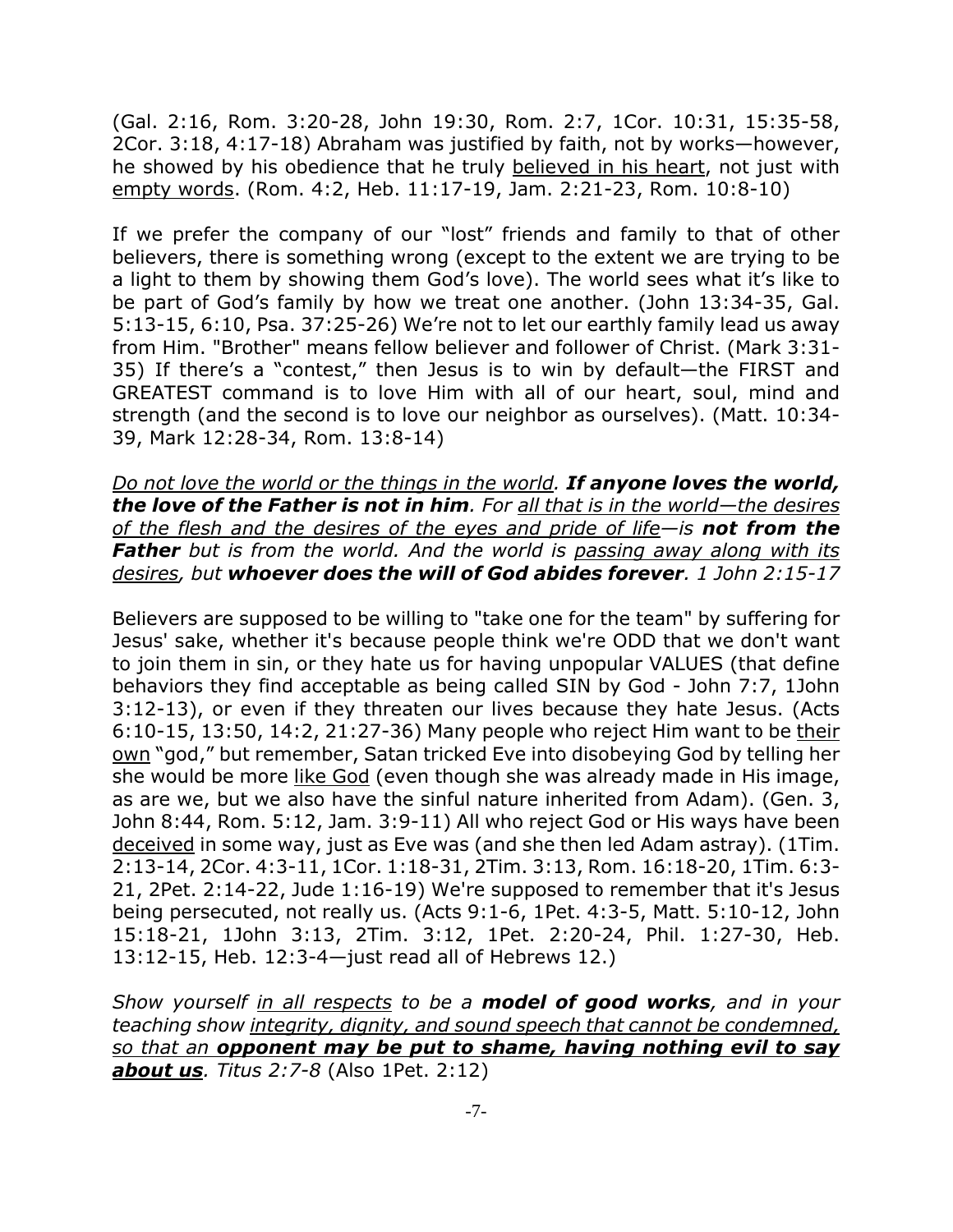*"You are the salt of the earth, but if salt has lost its taste, how shall its saltiness be restored? It is no longer good for anything except to be thrown out and trampled under people's feet. You are the light of the world. A city set on a hill cannot be hidden. Nor do people light a lamp and put it under a basket, but on a stand, and it gives light to all in the house. In the same way, let your light shine before others, so that they may see your good works and give glory to your Father who is in heaven." Matthew 5:13-16* (Don't forget that the "Beatitudes" immediately precede this passage, which include blessings for being Christ-like, including suffering persecution.)

We don't do good deeds to try to save ourselves or to be seen by others so that they will glorify US, but we ARE to do good nevertheless, for GOD's glory. (Matt. 6:1-6) Our good works includes both taking actions, like feeding the hungry, as well as abstaining from evil (as defined by God). (Eph. 2:10, 2Thess. 3:13, Gal. 6:9, 1Cor. 15:58, 1Tim. 2:8-10, 6:18, Titus 2:14, 3:8, 14, 10:24, Jam. 2:14, 3:13, 1Thess. 5:22, Col. 1:21-23, 3:5-10, Rom. 12:9, 16:19, 1Cor. 5:12-13, 1Cor. 10:6-13, 14:20, 2Cor. 5:9-10, 1John 3:12, Rom. 1:28-32, 2:6- 11, Heb. 5:14, 1Cor. 6:9-20, Psa. 97:10, Amos 5:14-15)

## *Beloved, do not imitate evil but imitate good. Whoever does good is from God; whoever does evil has not seen God. 3 John 1:11*

*Finally, all of you, have unity of mind, sympathy, brotherly love, a tender heart, and a humble mind. Do not repay evil for evil or reviling for reviling, but on the contrary, bless, for to this you were called, that you may obtain a blessing. For "Whoever desires to love life and see good days, let him keep his tongue from evil and his lips from speaking deceit; let him turn away from evil and do good; let him seek peace and pursue it. For the eyes of the Lord are on the righteous, and his ears are open to their prayer. But the face of the Lord is against those who do evil." Now who is there to harm you if you are zealous for what is good? But even if you should suffer for righteousness' sake, you will be blessed. Have no fear of them, nor be troubled, but in your hearts honor Christ the Lord as holy, always being prepared to make a defense to anyone who asks you for a reason for the hope that is in you; yet do it with gentleness and respect, having a good conscience, so that, when you are slandered, those who revile your good behavior in Christ may be put to shame. For it is better to suffer for doing good, if that should be God's will, than for doing evil. 1 Peter 3:8-17*

*Beloved, do not be surprised at the fiery trial when it comes upon you to test you, as though something strange were happening to you. But rejoice insofar as you share Christ's sufferings, that you may also rejoice and be glad when his glory is revealed. If you are insulted for the name of Christ, you*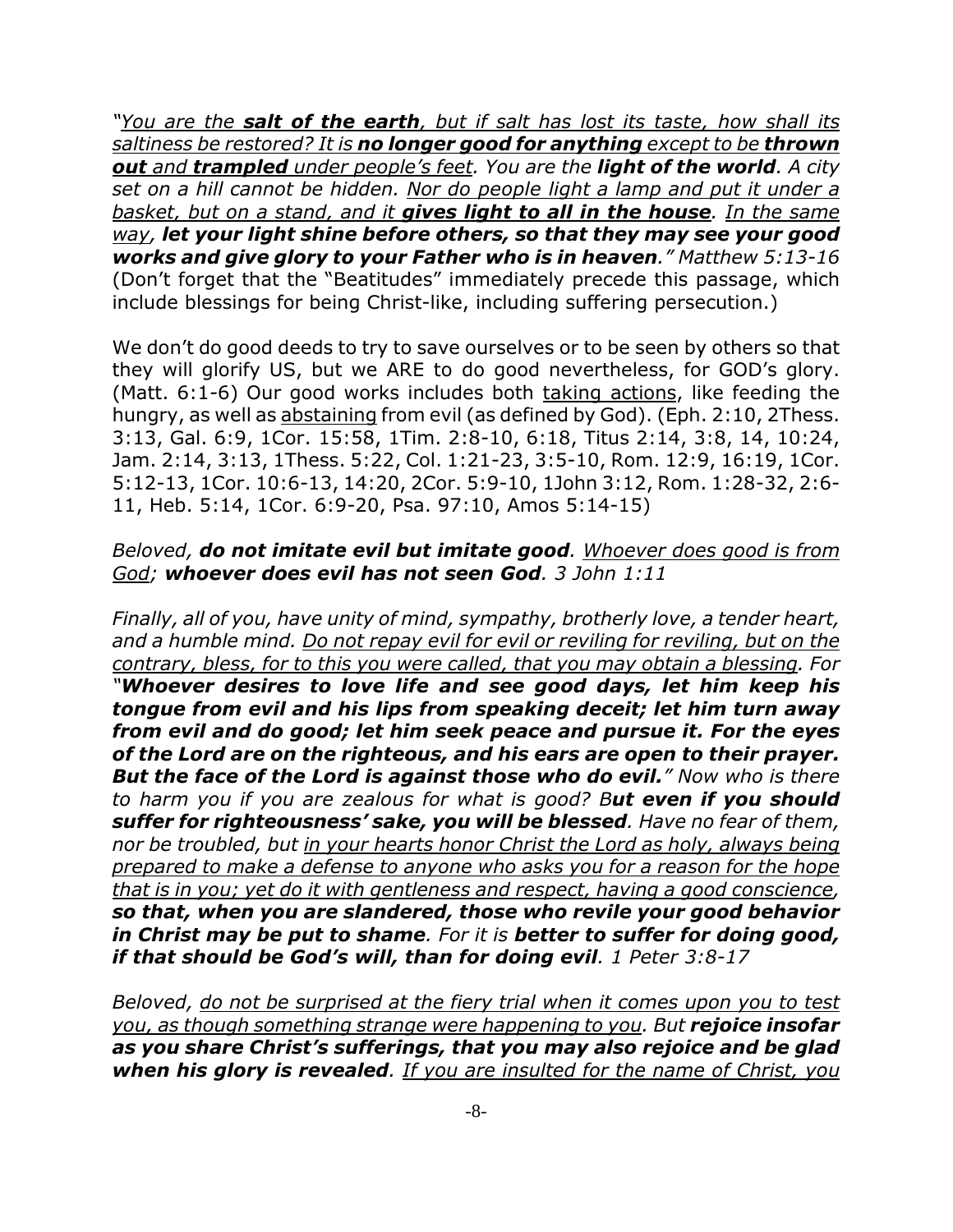*are blessed, because the Spirit of glory and of God rests upon you. But let none of you suffer as a murderer or a thief or an evildoer or as a meddler. Yet if anyone suffers as a Christian, let him not be ashamed, but let him glorify God in that name. For it is time for judgment to begin at the household of God; and if it begins with us, what will be the outcome for those who do not obey the gospel of God? And "If the righteous is scarcely saved, what will become of the ungodly and the sinner?" Therefore let those who suffer according to God's will entrust their souls to a faithful Creator while doing good. 1 Peter 4:12-19* (Also see Rom. 8:13-19.)

This is why Jesus said to count the cost. It's not easy to be a disciple of Jesus, but the rewards of overcoming in this temporary world are eternal. (Luke 9:62, Col. 1:9-14, 3:23-24, Heb. 3:5-6, 6:11-12, 10:36, 1Cor. 2:9, Jam. 1:12) Jesus set for us the example of faithfulness, no matter what, to the end. We are cautioned repeatedly in the New Testament not to be deceived—not to accept "another Jesus." (2Cor. 11:1-4, Gal. 1:6-10, Jude 1:4) We don't pervert the Gospel into EITHER keeping the Old Covenant law OR into a license to sin. OUR Jesus is HOLY and He died to set us free FROM sin. He lives in us, so we don't want to defile our bodies with sin (especially sexually), since we are His temple. (1Cor. 6:17-20, 1Cor. 3:16-18)

*And if you call on him as Father who judges impartially according to each one's deeds, conduct yourselves with fear throughout the time of your exile, knowing that you were ransomed from the futile ways inherited from your forefathers, not with perishable things such as silver or gold, but with the precious blood of Christ, like that of a lamb without blemish or spot. He was foreknown before the foundation of the world but was made manifest in the last times for the sake of you who through him are believers in God, who raised him from the dead and gave him glory, so that your faith and hope are in God. Having purified your souls by your obedience to the truth for a sincere brotherly love, love one another earnestly from a pure heart, since you have been born again, not of perishable seed but of imperishable, through the living and abiding word of God; for "All flesh is like grass and all its glory like the flower of grass. The grass withers, and the flower falls, but the word of the Lord remains forever." And this word is the good news that was preached to you. 1 Peter 1:17-25*

*Now great crowds accompanied him, and he turned and said to them, "If anyone comes to me and does not hate his own father and mother and wife and children and brothers and sisters, yes, and even his own life, he cannot be my disciple. Whoever does not bear his own cross and come after me cannot be my disciple. For which of you, desiring to build a tower, does not first sit down and count the cost, whether he has enough to complete it? Otherwise,*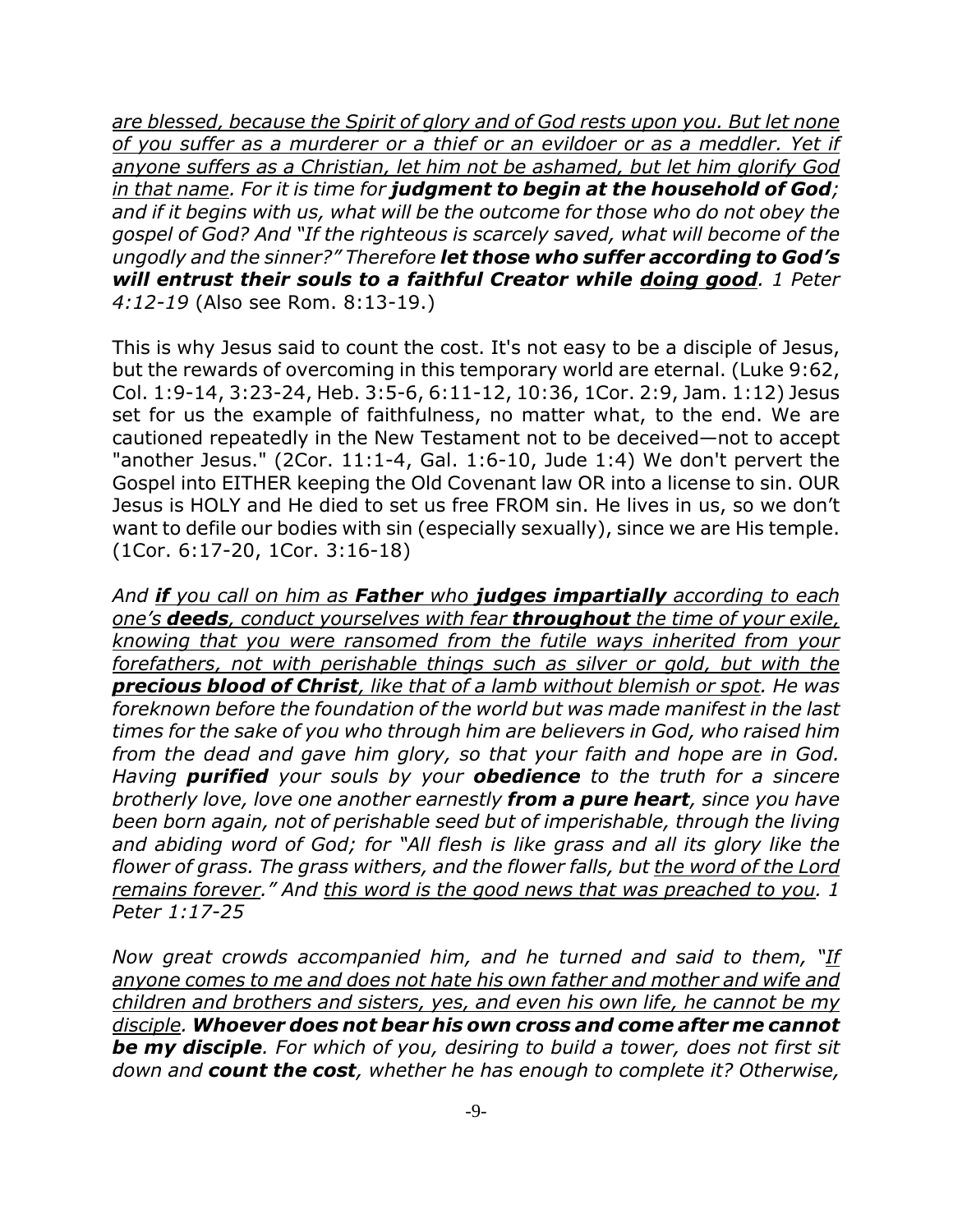*when he has laid a foundation and is not able to finish, all who see it begin to mock him, saying, 'This man began to build and was not able to finish.' Or what king, going out to encounter another king in war, will not sit down first and deliberate whether he is able with ten thousand to meet him who comes against him with twenty thousand? And if not, while the other is yet a great way off, he sends a delegation and asks for terms of peace. So therefore, any one of you who does not renounce all that he has cannot be my disciple. "Salt is good, but if salt has lost its taste, how shall its saltiness be restored? It is of no use either for the soil or for the manure pile. It is thrown away. He who has ears to hear, let him hear." Luke 14:25-35*

Some say that Jesus' warnings were only to the Jews, not the Church, since His earthly ministry occurred prior to Pentecost, when the Holy Spirit was given. (Acts 2:1-4) I would like to point out, however, that the Scriptures are consistent. What is found in the Gospels is also found in the rest of the New Testament, and in much of the Old Testament as well, including when clarification is made that the purpose of a requirement has now been fulfilled. (e.g. Food restrictions represented separation between Jews and Gentiles.) In fact, Jesus uses the same phrase about hearing in the above passage as He does in each of the letters to the CHURCHES in Revelation 2-3.

We ARE special because of God dwelling IN us—there is NO doubt about that (not that many people in the Old Testament were filled with the Holy Spirit), but the fact remains that we are grafted IN to Israel. (Rom. 11:11-24, Rom. 9:4) Some people want to claim everything good for the Church and assign everything bad to the Jews/Israel—but that's yet another form of replacement theology (saying the Church has replaced Israel). There is no difference between believing Jew and Gentile in the New Covenant. (Rom. 2:9-11, 28-29, Gal. 3:28, Acts 2:39, Eph. 2:11-22) There IS, however, a FULLNESS of the Gentiles that will come into the Body of Christ. (Rom. 11:25) We should concern ourselves with bearing fruit and being ready for that time to come rather than bragging about the "time of Jacob's trouble" not applying to us and arguing about the timing of Jesus' return. (Matt. 21:33-46, esp. v. 43, Rom. 11:17-24, Jer. 30:7, Dan. 12:1, Matt. 24:21-22, Matt. 25:10, John 15:8, Matt. 5:16, Luke 10:2)

This really isn't too hard for us to understand. If we love Jesus, we will do as He says (not twisting His words or choosing which ones we like). If we love our sin too much to turn from it, then we do not love Jesus. (John 14:23-24) He indwells those who love Him and show it by obeying Him—which is also how we abide in Him. Just saying we are saved, but continuing in our former sins as though we had never come to the knowledge of the truth, is not enough. (John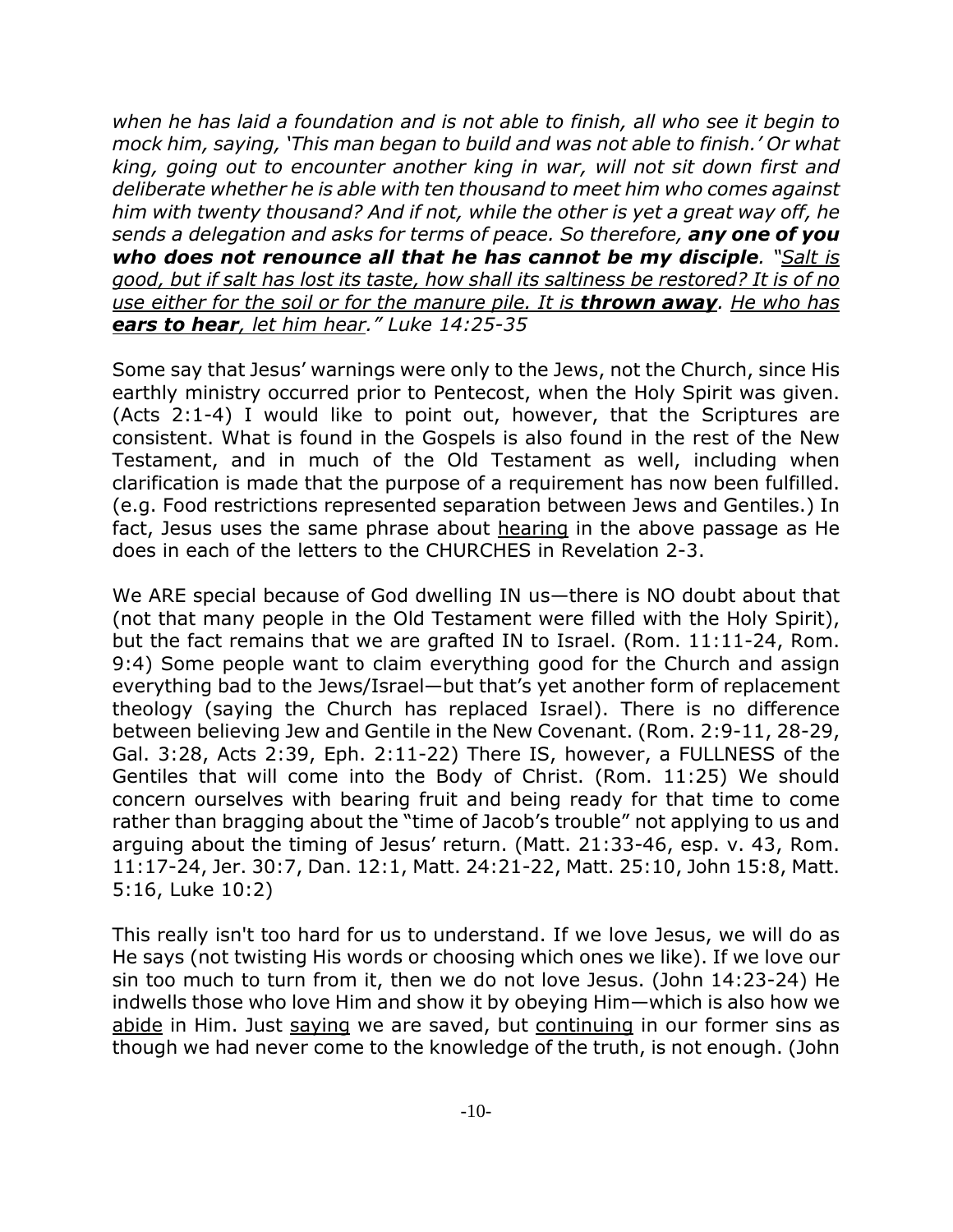14:15-26, John 3:3-8, John 15:1-17, Rom. 8:1, 1Cor. 15:23, 34, 1John 2:1-6, 3:4-10, Phil. 3:14-21, 1Pet. 1:8-9, 2Pet. 1:8-11)

*And it is God who establishes us with you in Christ, and has anointed us, and who has also put his seal on us and given us his Spirit in our hearts as a guarantee. 2 Corinthians 1:21-22* (Also see 1John 2:26-29, 3:24. Remember, His Spirit bears good and abundant fruit. Gal. 5:16-25, Eph. 5:9- 12)

*Now I rejoice in my sufferings for your sake, and in my flesh I am filling up what is lacking in Christ's afflictions for the sake of his body, that is, the church, of which I became a minister according to the stewardship from God that was given to me for you, to make the word of God fully known, the mystery hidden for ages and generations but now revealed to his saints. To them God chose to make known how great among the Gentiles are the riches of the glory of this mystery, which is Christ in you, the hope of glory. Him we proclaim, warning everyone and teaching everyone with all wisdom, that we may present everyone mature in Christ. For this I toil, struggling with all his energy that he powerfully works within me. Colossians 1:24-29*

*For the word of God is living and active, sharper than any two-edged sword, piercing to the division of soul and of spirit, of joints and of marrow, and discerning the thoughts and intentions of the heart. And no creature is hidden from his sight, but all are naked and exposed to the eyes of him to whom we must give account. Hebrews 4:12-13* (Also see Jer. 17:10, Rev 19:13-16, Isa. 49:2-12, Heb. 10:29-31.)

Please note that the disobedience of Israel was not refusing to believe that God existed (Jam. 2:19, Heb. 11:6), but by their wicked actions and grumbling against Him. (Num. 14:1-4, 21:4-9) They refused to do as they were told and TRUST Him, out of fear, despite personally witnessing His saving power in Egypt and at the Red Sea. (Psa. 95:7-11, 106:7-43) We are warned in Heb. 3:15- 4:11 not to repeat their mistakes! (Deut. 7:21, 31:6, Matt. 10:28) Also see:

*For I do not want you to be unaware, brothers, that our fathers were all under the cloud, and all passed through the sea, and all were baptized into Moses in the cloud and in the sea, and all ate the same spiritual food, and all drank the same spiritual drink. For they drank from the spiritual Rock that followed them, and the Rock was Christ. Nevertheless, with most of them God was not pleased, for they were overthrown in the wilderness. Now these things took place as examples for us, that we might not desire evil as they did. Do not be idolaters as some of them were; as it is written, "The people sat* down to eat and drink and rose up to play." We must not indulge in **sexual**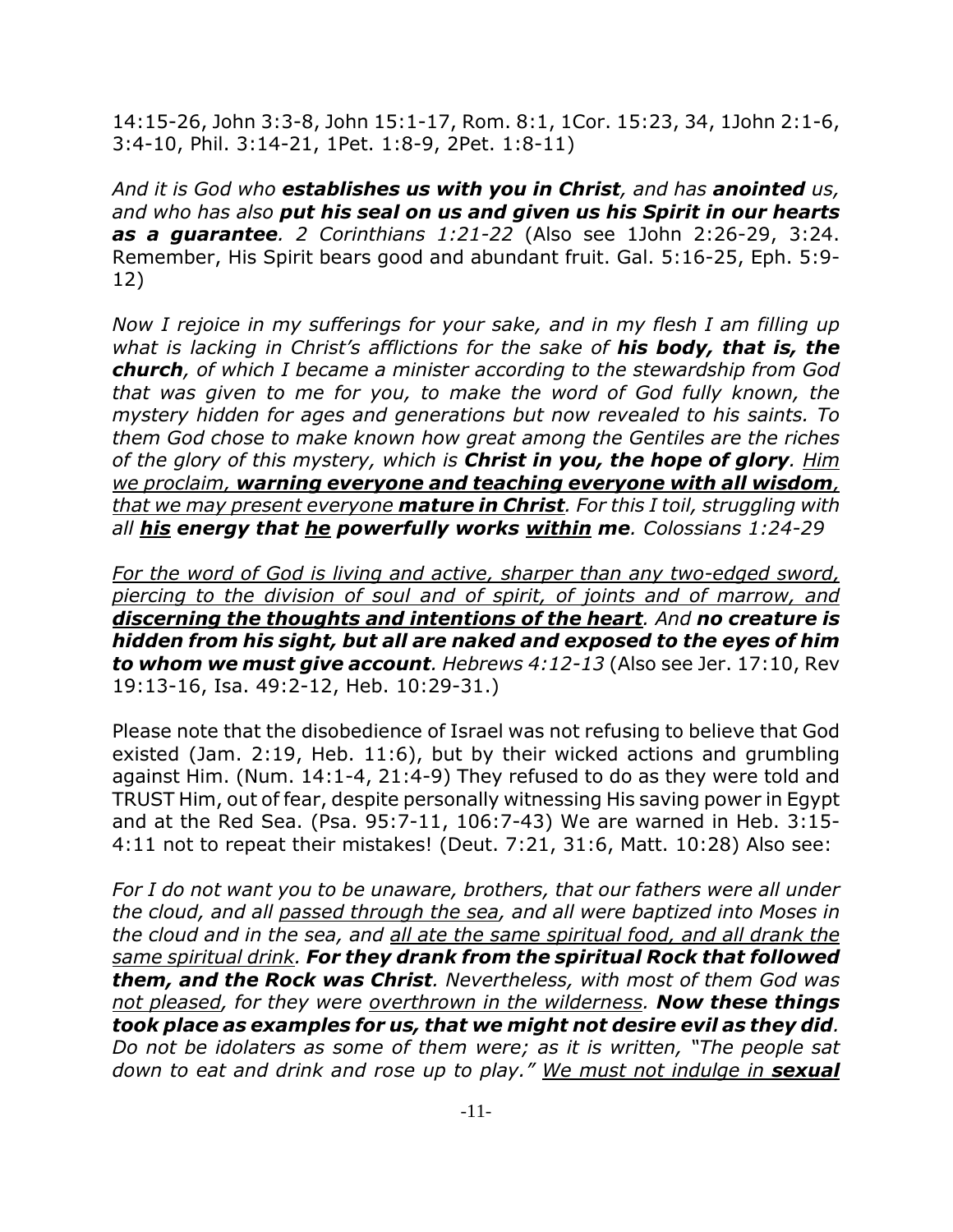*immorality as some of them did, and twenty-three thousand fell in a single day. We must not put Christ to the test, as some of them did and were destroyed by serpents, nor grumble, as some of them did and were destroyed by the Destroyer. Now these things happened to them as an example, but they were written down for our instruction, on whom the end of the ages has come. Therefore let anyone who thinks that he stands take heed lest he fall. No temptation has overtaken you that is not common to man. God is faithful, and he will not let you be tempted beyond your ability, but with the temptation he will also provide the way of escape, that you may be able to endure it. 1 Corinthians 10:1-13*

For the LORD spoke thus to me with his strong hand upon me, and **warned me** *not to walk in the way of this people, saying: "Do not call conspiracy all that this people calls conspiracy, and do not fear what they fear, nor be in dread. But the LORD of hosts, him you shall honor as holy. Let him be your fear, and let him be your dread. And he will become a sanctuary and a stone of offense and a rock of stumbling to both houses of Israel, a trap and a snare to the inhabitants of Jerusalem. And many shall stumble on it. They shall fall and be broken; they shall be snared and taken." Isaiah 8:11-15* (Also see Ezek. 11:16.)

"Fear" of God is a healthy respect for Him and His almighty power. If we have any sense at all, we'll remember that, even as we obey out of LOVE and GRATITUDE for what our beloved Savior has done for us. Jesus as "Lord" is not an honorary title! (2Cor. 4:5-6, 2Pet. 2:1-3, Rom. 10:9) Those who truly desire to please Him need not be afraid, but should continue growing in the knowledge of Him through prayerfully studying the Bible (a "normal" version, not a "special" version made to support false teachings, or a paraphrase that's twisted to fit an unbiblical agenda), and doing what it says. (1John 3:19-20, 4:18, 2Pet. 3:17-18, 2Tim. 3:14-17, Heb. 10:22-25, 2Cor. 7:1, Heb. 6:11-12, 2Pet. 1:3-4)

*"Because he holds fast to me in love, I will deliver him; I will protect him, because he knows my name. When he calls to me, I will answer him; I will be with him in trouble; I will rescue him and honor him. With long life I will satisfy him and show him my salvation." Psalm 91:14-16*

*Offer to God a sacrifice of thanksgiving, and perform your vows to the Most High, and call upon me in the day of trouble; I will deliver you, and you shall glorify me." But to the wicked God says: "What right have you to recite my statutes or take my covenant on your lips? For you hate discipline, and you cast my words behind you. If you see a thief, you are pleased with him, and you keep company with adulterers. You give your mouth*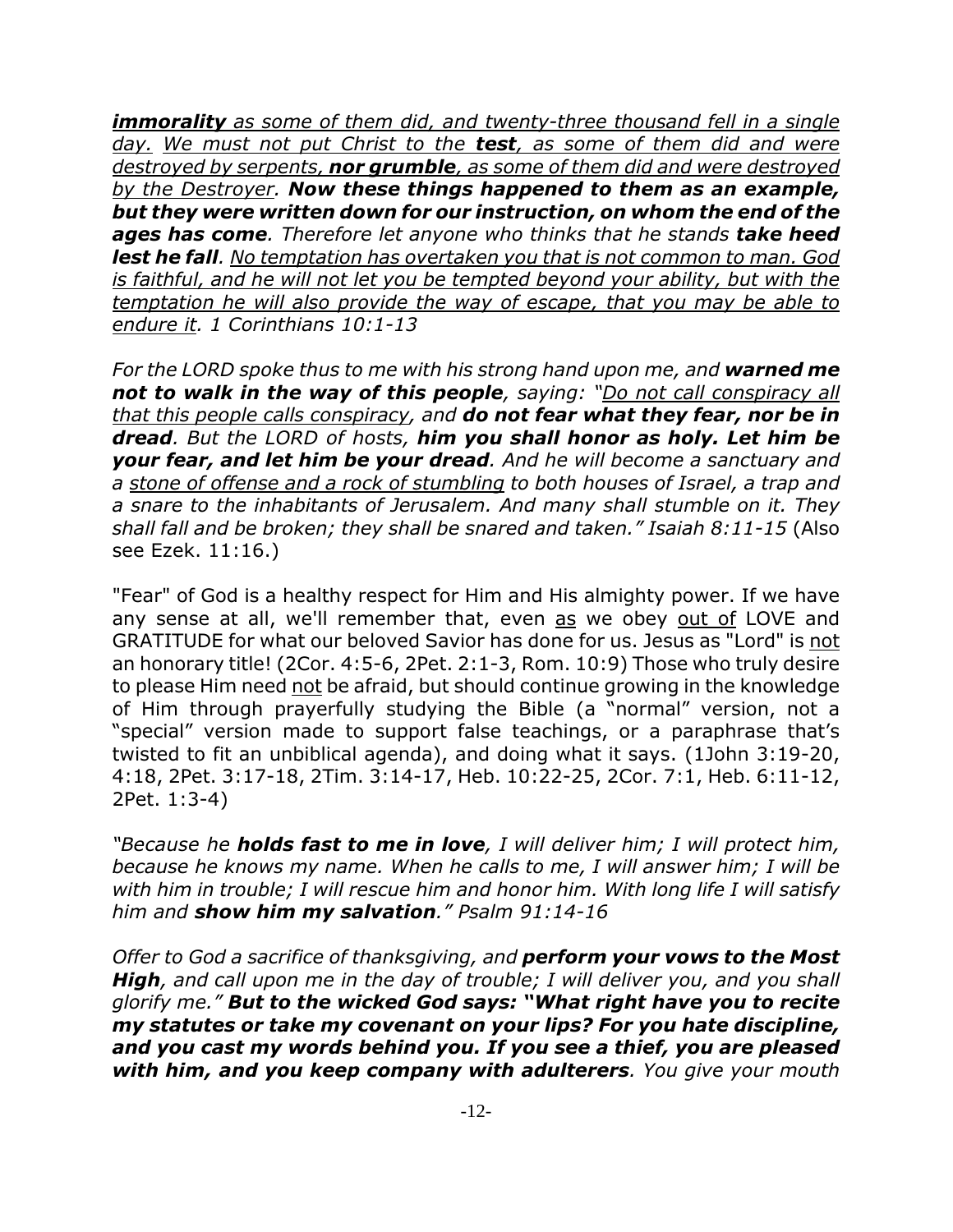*free rein for evil, and your tongue frames deceit. You sit and speak against your brother; you slander your own mother's son. These things you have done, and I have been silent; you thought that I was one like yourself. But now I rebuke you and lay the charge before you. "Mark this, then, you who forget God, lest I tear you apart, and there be none to deliver! The one who offers thanksgiving as his sacrifice glorifies me; to one who orders his way rightly I will show the salvation of God!" Psalm 50:14-23*

*For when you were slaves of sin, you were free in regard to righteousness. But what fruit were you getting at that time from the things of which you are now ashamed? For the end of those things is death. But now that you have been set free from sin and have become slaves of God, the fruit you get leads to sanctification and its end, eternal life. For the wages of sin is death, but the free gift of God is eternal life in Christ Jesus our Lord. Romans 6:20-23* (For some reason, people seem to only like the second half of v. 23 of that passage these days.)

We're supposed to be well-thought of due to our good behavior, not because we behave the same ways that unsaved people do. (Luke 6:22-36, Acts 2:45- 47, Heb. 13:16, John 10:32, 15:25, John 15:19-20, 1John 4:5-6) How hard is it to see that blending in with the world, loving sin and supporting others in theirs the way unbelievers do, etc. is a FAR CRY from being "struck down," "given over to death," and "slaughtered all day long"? (Rom. 8:31-39, 2Cor. 4:8-11, Rom. 1:32) We are not all called to martyrdom, but we ARE all called to die to our sinful selves. (1Pet. 1:6-7, Phil. 1:29, Acts 5:41, Col. 3:2-10, Rom. 6) That is what it is to OVERCOME. Jesus modeled it for us perfectly. (John 12:25-26, 1Pet. 2:21) He speaks His heart to us in the letters to the churches in Rev. 2-3, telling us what He hates and how to overcome. He has already overcome, and He is IN us. (John 16:33, 1John 4:4) However, if He were going to force us to overcome, then there would be no need to exhort us to do so. Starting with the time we accept the free gift of salvation by believing, we should want to please Him and rely on His power in us. This is not "works salvation"—how can that be anything other than grace that God lives in us? (John 17:20-26, also John 14:1-3, John 1:12-13) Could we somehow earn it or force Him to indwell us? Never!

*Let love be genuine. Abhor what is evil; hold fast to what is good. Love one another with brotherly affection. Outdo one another in showing honor. Do not be slothful in zeal, be fervent in spirit, serve the Lord. Rejoice in hope, be patient in tribulation, be constant in prayer. Contribute to the needs of the saints and seek to show hospitality. Bless those who persecute you; bless and do not curse them. Rejoice with those who rejoice, weep with those who weep. Live in harmony with one another. Do not be haughty, but associate with the*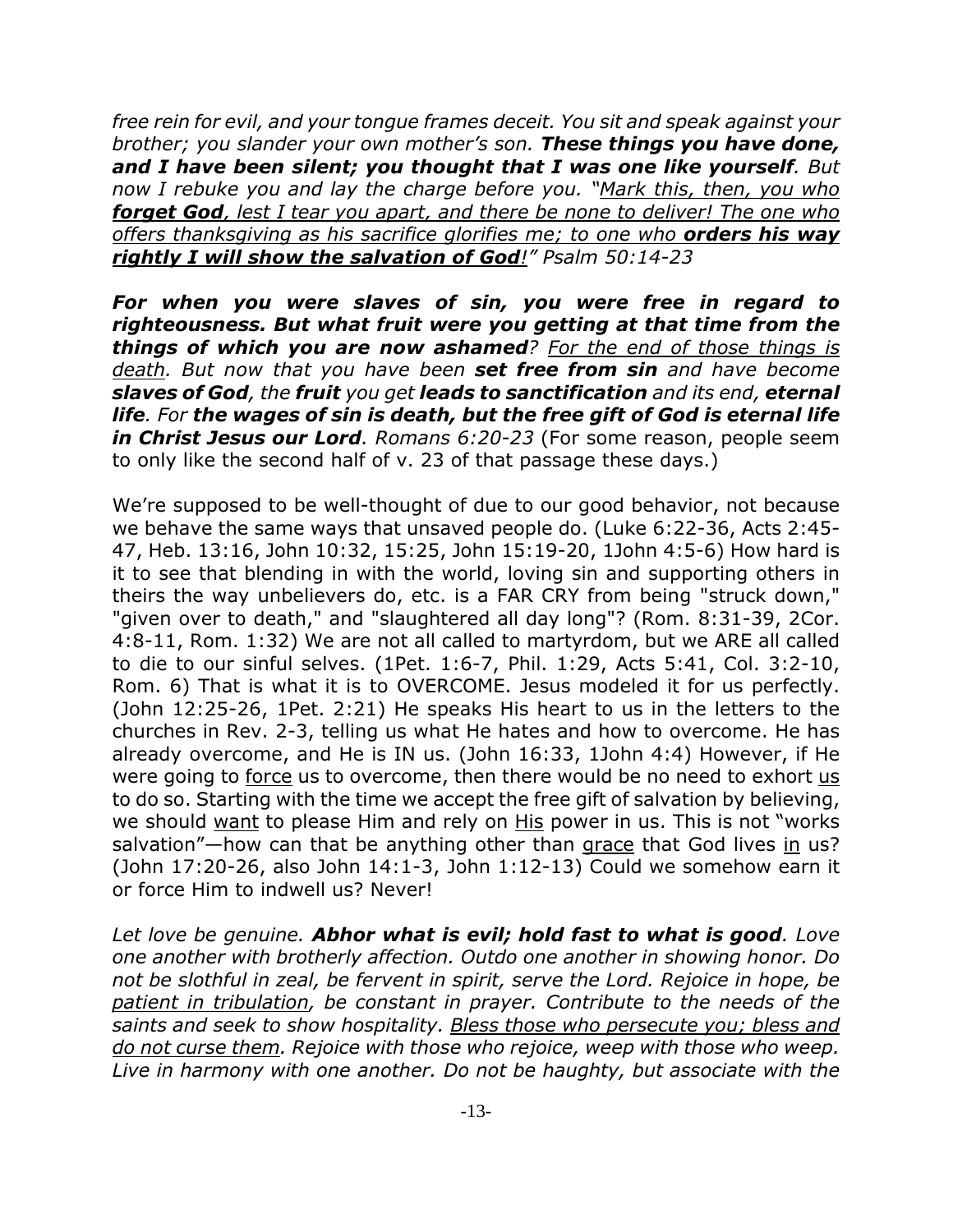*lowly. Never be wise in your own sight. Repay no one evil for evil, but give thought to do what is honorable in the sight of all. If possible, so far as it depends on you, live peaceably with all. Beloved, never avenge yourselves, but leave it to the wrath of God, for it is written, "Vengeance is mine, I will repay, says the Lord." To the contrary, "if your enemy is hungry, feed him; if he is thirsty, give him something to drink; for by so doing you will heap burning coals on his head." Do not be overcome by evil, but overcome evil with good. Romans 12:9-21*

*Besides this you know the time, that the hour has come for you to wake from sleep. For salvation is nearer to us now than when we first believed. The night is far gone; the day is at hand. So then let us cast off the works of darkness and put on the armor of light. Let us walk properly as in the daytime, not in orgies and drunkenness, not in sexual immorality and sensuality, not in quarreling and jealousy. But put on the Lord Jesus Christ, and make no provision for the flesh, to gratify its desires. Romans 13:11-14*

*Since therefore Christ suffered in the flesh, arm yourselves with the same way of thinking, for whoever has suffered in the flesh has ceased from sin, so as to live for the rest of the time in the flesh no longer for human passions but for the will of God. For the time that is past suffices for doing what the Gentiles want to do, living in sensuality, passions, drunkenness, orgies, drinking parties, and lawless idolatry. With respect to this they are surprised when you do not join them in the same flood of debauchery, and they malign you; but they will give account to him who is ready to judge the living and the dead. 1 Peter 4:1-5* (Also see 2Cor. 6:14-7:1.)

*What shall we say then? Are we to continue in sin that grace may abound? By no means! How can we who died to sin still live in it? Do you not know that all of us who have been baptized into Christ Jesus were baptized into his death? We were buried therefore with him by baptism into death, in order that, just as Christ was raised from the dead by the glory of the Father, we too might walk in newness of life. Romans 6:1-4*

*I have been crucified with Christ. It is no longer I who live, but Christ who lives in me. And the life I now live in the flesh I live by faith in the Son of God, who loved me and gave himself for me. Galatians 2:20*

*For the grace of God has appeared, bringing salvation for all people, training us to renounce ungodliness and worldly passions, and to live self-controlled, upright, and godly lives in the present age, waiting for our blessed hope, the appearing of the glory of our great God and Savior Jesus Christ, who gave himself for us to redeem us from all lawlessness and to purify*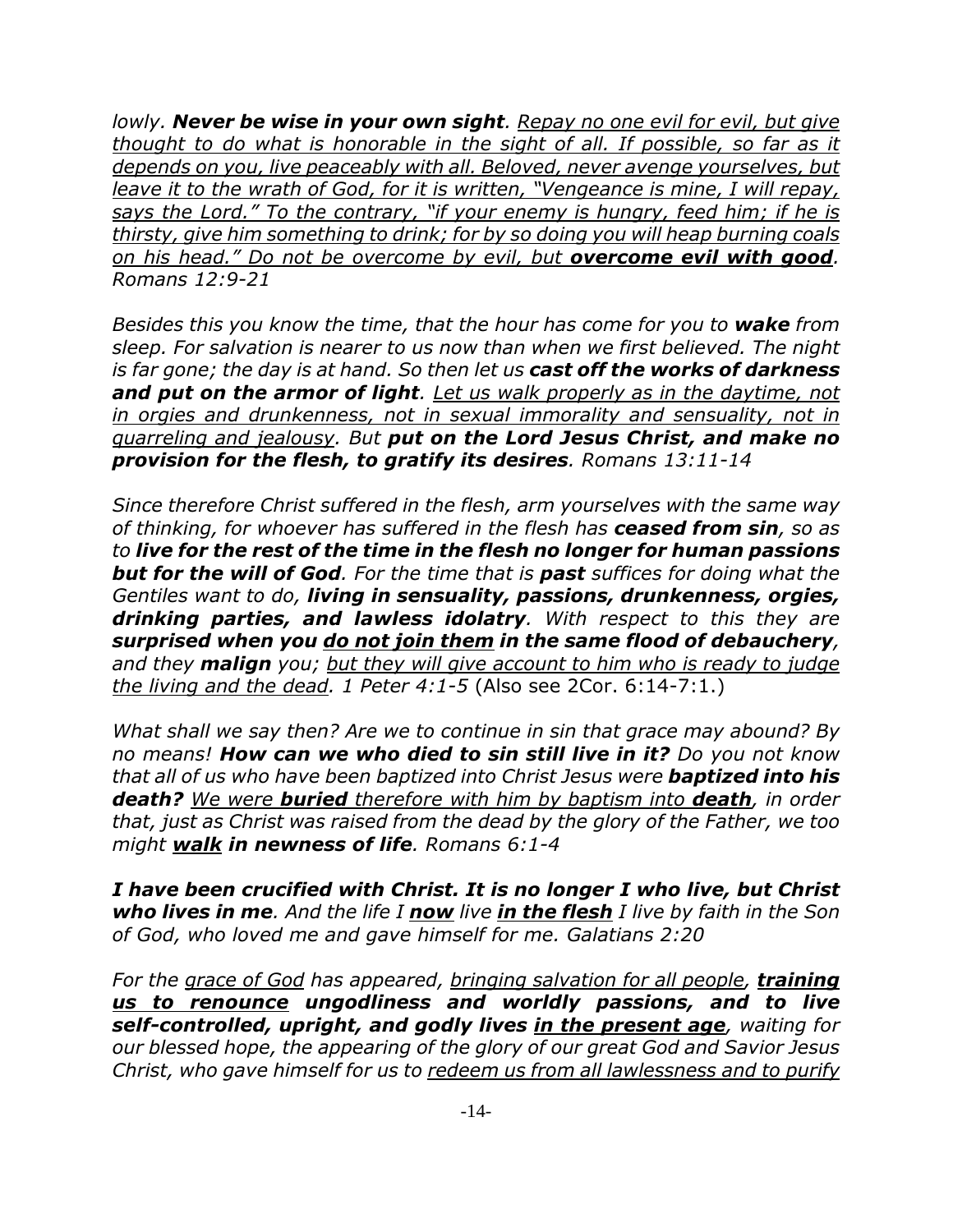*for himself a people for his own possession who are zealous for good works. Declare these things; exhort and rebuke with all authority. Let no one disregard you. Titus 2:11-15*

So anyone should be able to see that this is not something use our imaginations to envision, all the while observing the opposite with our eyes. God (who IS love - 1John 4:8) dwells in us and it's His light that shines in and through us (unless we hide the light under a bushel, or become salt that has lost its saltiness)—His power that gives desire and strength to do His will, even while we're in these corruptible bodies. (Rom. 6:12, Phil. 2:12-16, Titus 2:12) We can't see wind OR the Spirit, but we can see the effects of both. (John 3:8, Rom. 8:9)

These earthly days are the testing times "in the wilderness" to prove our faith is genuine. Read the "giants of faith hall of fame" in Heb. 11 again. All of those names are there because they followed through on what was truly in their hearts. Their faith saved them because it was REAL. The promised land in the Old Testament is a foreshadow of the kingdom of God. The people needed to follow Joshua (a foreshadow of Jesus) in order to enter in, trusting that God would give them the victory no matter what challenge faced them. (Josh. 1, 24) So it is with us.

This is a wake up call to TRUE believers (those "with an ear to hear" - Matt. 13:8-9, Mark 4:8-9, Luke 8:8, Rev. 2-3). Jesus said the way was NARROW to eternal life and BROAD to eternal destruction. His discussion continued on, in context, to the topic of OBEYING Him. Let's believe Him and heed His advice. "Having an ear to hear" means listening (like when a child is expected to DO what they heard their parent tell them to do.) If what we would like others to "do unto us" is to approve of our sin and join in it with us, then we are NOT on the narrow road. Let's not put God to the test, but pass the various tests of temptation that the devil is allowed to put us through. (Job 1:6-2:6, Luke 21:31-32, Mark 14:38, Rev. 12:10-12) Let's submit to God and resist the devil so he'll flee. (Matt. 4:1-11, 1Pet. 5:9, Jam. 4:7, Eph. 6:12, 1Cor. 10:13, 2Cor. 12:20-13:2, John 17:15, Jam. 1:13-16)

*And others are the ones sown among thorns. They are those who hear the word, but the cares of the world and the deceitfulness of riches and the desires for other things enter in and choke the word, and it proves unfruitful. But those that were sown on the good soil are the ones who hear the word and accept it and bear fruit, thirtyfold and sixtyfold and a hundredfold." And he said to them, "Is a lamp brought in to be put under a basket, or under a bed, and not on a stand? For nothing is hidden except to be made manifest; nor is anything secret except to come to light. If anyone has ears to hear,*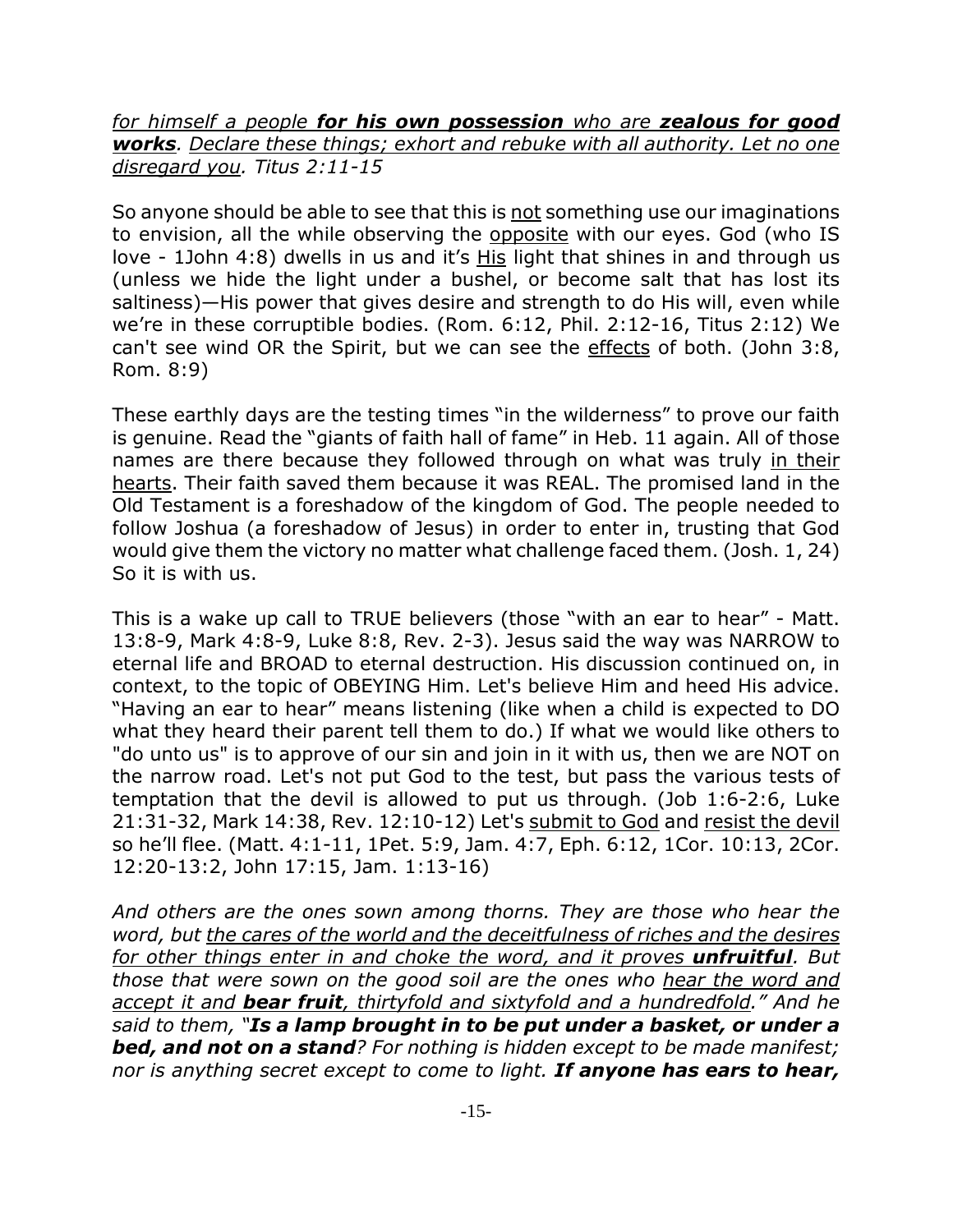*let him hear." And he said to them, "Pay attention to what you hear: with the measure you use, it will be measured to you, and still more will be added to you. For to the one who has, more will be given, and from the one who has not, even what he has will be taken away." Mark 4:18-25*

*"So whatever you wish that others would do to you, do also to them, for this is the Law and the Prophets. Enter by the narrow gate. For the gate is wide and the way is easy that leads to destruction, and those who enter by it are many. For the gate is narrow and the way is hard that leads to life, and those who find it are few. Beware of false prophets, who come to you in sheep's clothing but inwardly are ravenous wolves. You will recognize them by their fruits. Are grapes gathered from thornbushes, or figs from thistles? So, every healthy tree bears good fruit, but the diseased tree bears bad fruit. A healthy tree cannot bear bad fruit, nor can a diseased tree bear good fruit. Every tree that does not bear good fruit is cut down and thrown into the fire. Thus you will recognize them by their fruits. Not everyone who says to me, 'Lord, Lord,' will enter the kingdom of heaven, but the one who does the will of my Father who is in heaven. On that day many will say to me, 'Lord, Lord, did we not prophesy in your name, and cast out demons in your name, and do many mighty works in your name?' And then will I declare to them, 'I never knew you; depart from me, you workers of lawlessness.' Everyone then who hears these words of mine and does them will be like a wise man who built his house on the rock. And the rain fell, and the floods came, and the winds blew and beat on that house, but it did not fall, because it had been founded on the rock. And everyone who hears these words of mine and does not do them will be like a foolish man who built his house on the sand. And the rain fell, and the floods came, and the winds blew and beat against that house, and it fell, and great was the fall of it." Matthew 7:12-27* (Also see Jam. 1:22-25, Matt. 25)

*We know that everyone who has been born of God does not keep on sinning, but he who was born of God protects him, and the evil one does not touch him. We know that we are from God, and the whole world lies in the power of the evil one. 1 John 5:18-19*

Written by Tricia Berg, (June 2017, updated August 2018), 16pp. + digital scrapbook layout If you have been blessed by this article, you are free to share but do not claim as your own or sell, and do not make modifications and attribute them to me. You can download as many free pdf devotional articles as you wish from my blog: http://layoutfortoday.blogspot.com/ (The most recent articles are at the bottom of the page after you click on the "free pdf downloads" link.) You can also read this article there (or at my other blog: http://clotheyourselves.com/), where the Bible verses should pop up when you hover over the cites.